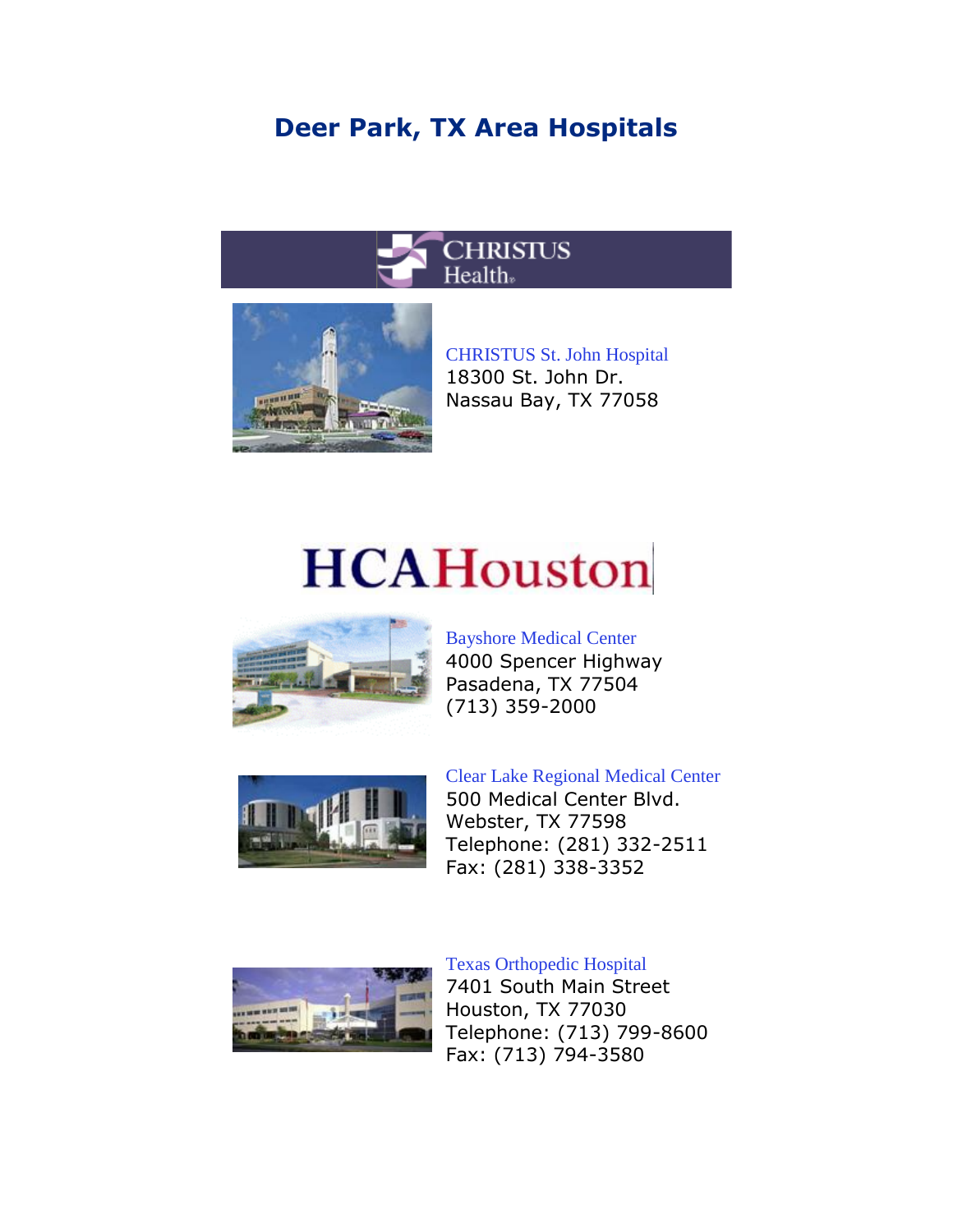

#### [The Woman's Hospital of Texas](http://www.womanshospital.com/)

7600 Fannin Houston, TX 77054 Telephone: (713) 790-1234



[West Houston Medical Center](http://www.westhoustonmedical.com/) 12141 Richmond Ave. Houston, TX 77082 Telephone: (281) 558-3444

# **MEMORIAL**



[Memorial Hermann Texas Medical](http://www.memorialhermann.org/locations/HE.html)  **[Center](http://www.memorialhermann.org/locations/HE.html)** 6411 Fannin Street Houston, TX 77030 (713) 704-4000



[Memorial Hermann Southeast](http://www.memorialhermann.org/locations/SE.html)  [Hospital](http://www.memorialhermann.org/locations/SE.html) 11800 Astoria Blvd. Houston, Texas 77089 281-929-6100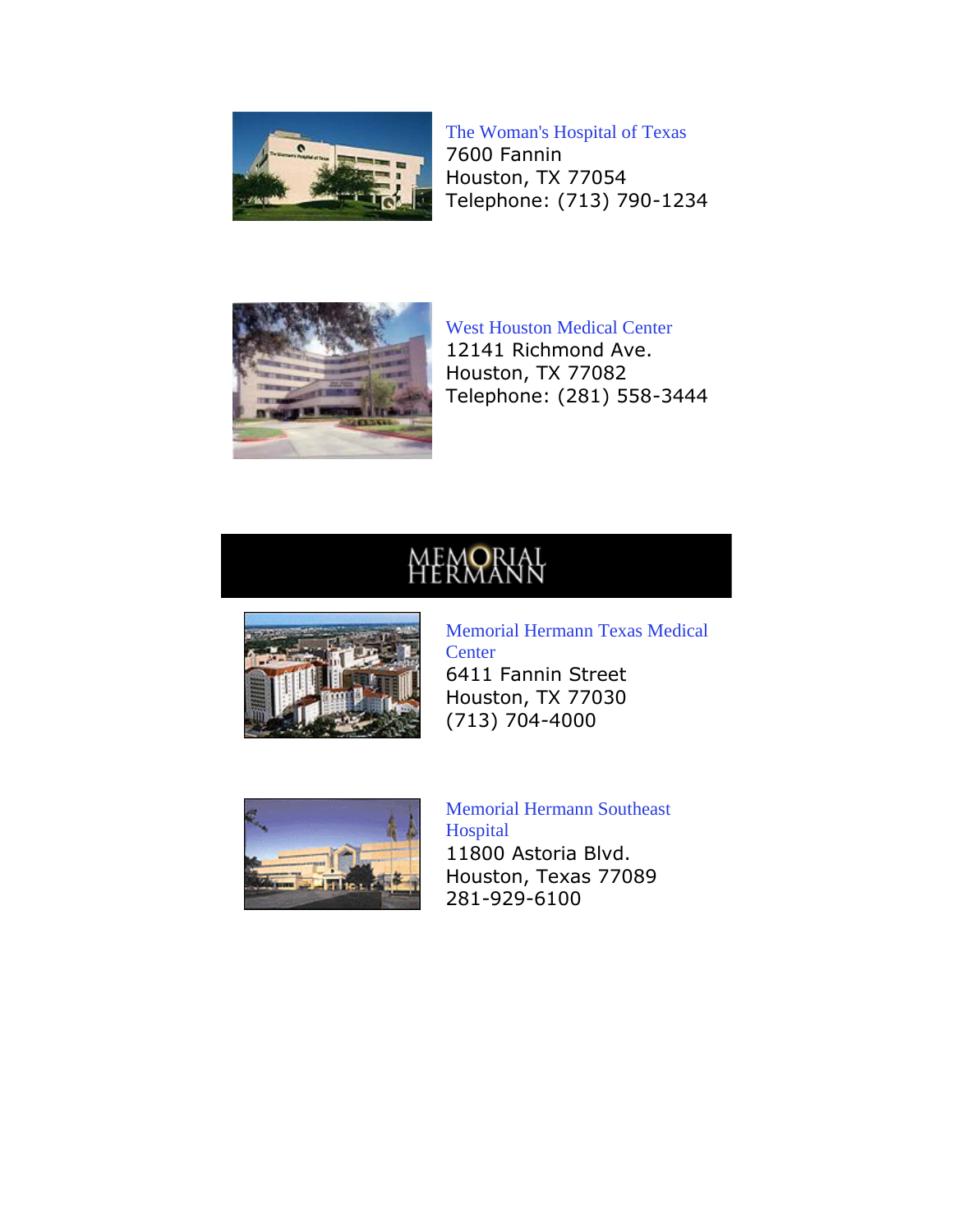### Methodist The Methodist  $\equiv$  Hospital System



[The Methodist Hospital](http://www.methodisthealth.com/) 6565 Fannin Houston, TX 77030 (713) 790-3311



[Methodist Hospital -](http://www.sanjacintomethodist.com/) San Jacinto 4401 Garth Road, Baytown, TX 77521 (281) 420-8600





[St. Luke's Episcopal Hospital](http://www.sleh.com/) 6720 Bertner Ave. Houston, TX 77030 (713) 791-1000